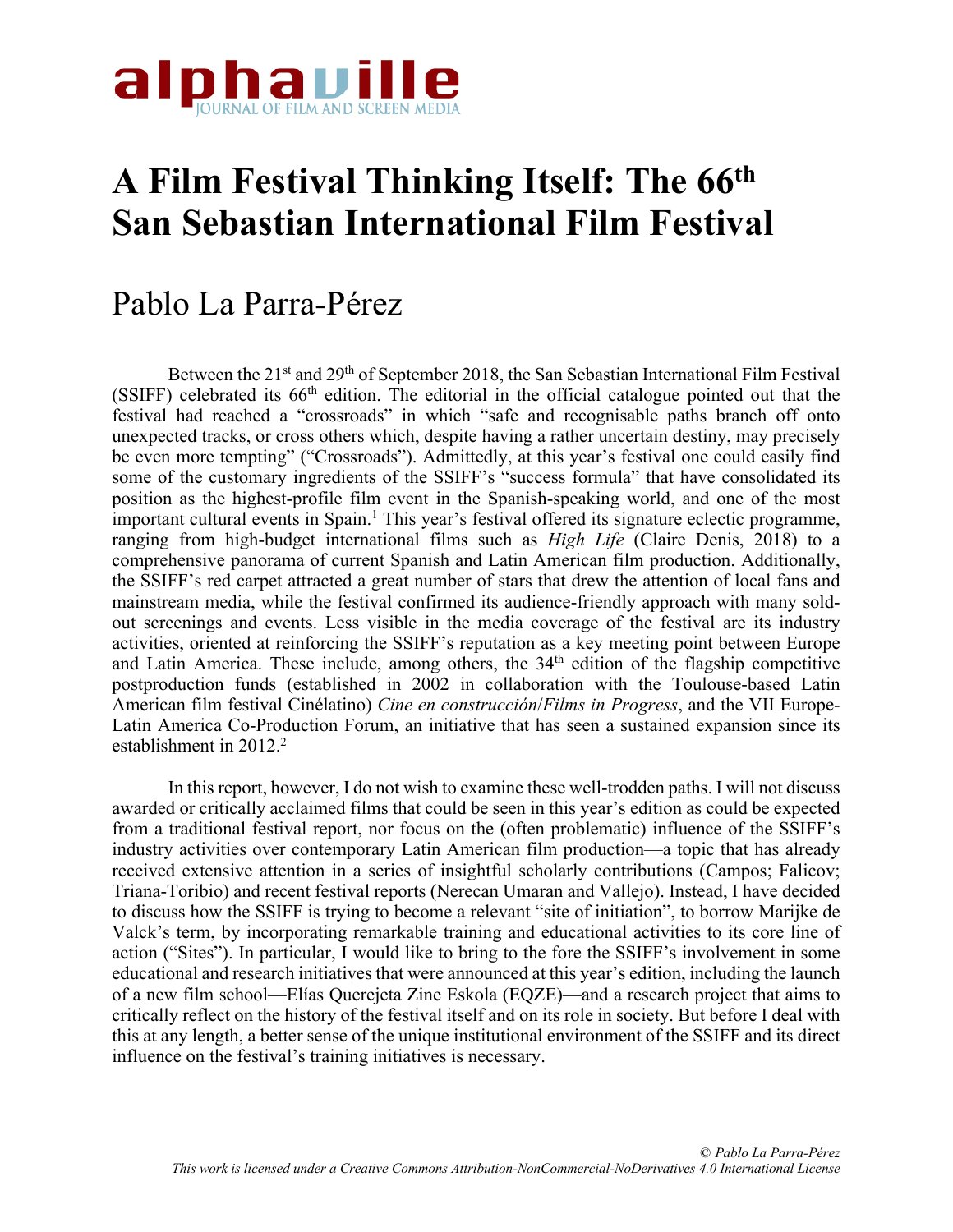In 2015 the SSIFF relocated its headquarters to the Tabakalera building, a former tobacco factory turned into an international centre for contemporary culture. At this new location the festival coexists with a constellation of cultural institutions, notably Tabakalera's Cultural Project (with a noteworthy year-round film programme), the Basque Film Archives, and the recently created EQZE. Over the past years the festival has forged ties with these partners pursuing a clear and transformative goal: moving away from a traditional festival logic (the intensive event concentrated in nine-to-ten days in September) to that of becoming a year-round platform of film practice, training, critical thought, and research. One clear example of the SSIFF's "turn to training" is to be found in the Ikusmira Berriak programme, established in 2015 under the umbrella of Tabakalera's multi-institutional environment. Ikusmira Berriak offers a six-week residency to support the development of five film projects in their early stages, provides mentoring and networking opportunities as part of the festival's industry activities, and awards one postproduction prize. This year's edition not only evidenced the local and global ramifications of the programme, which included one Basque filmmaker (Arantza Santesteban), one Spanish (Elena López Riera), one former participant in the SSIFF's annual encounter of film students *Nest* (Grigory Kolomytsev) and two international filmmakers (Nele Wohlatz and Manuel Abramovich). Above all, it illustrated the increasingly relevant role this kind of festival-supported training programmes play in the contemporary film circuit. López Riera's case is paradigmatic: after winning the Ikusmira Berriak postproduction award at the SSIFF for her debut feature film project *Water (El agua)*, she keeps developing this work in progress as one of the selected filmmakers for the ongoing edition of Cannes/Cinéfondation's Résidence du Festival programme.

Nonetheless, perhaps the most striking and ambitious outcome of the expansive redefinition of the SSIFF within the new Tabakalera environment is to be found in the festival's active involvement in the conceptualisation and establishment of the EQZE. This new film school welcomed its first cohort of forty-five students during the  $66<sup>th</sup>$  SSIFF, the festival being the landmark that articulates its academic calendar. Funded by the Provincial Government of Gipuzkoa and designed by the SSIFF, the Basque Film Archives and Tabakalera's Cultural Project, the EQZE offers one-year postgraduate degrees in Film Curating, Film Preservation, and Filmmaking. As the school's foundational principles put it, the EQZE does not offer an industryoriented specialised formation but rather promotes a holistic conception in which the activities of archiving, programming, and creating—what the school's literature specifically terms "the three tenses of cinema"—are understood as necessarily intertwined iterations of an expanded concept of practice that embraces the past, present, and future of cinema ("Three").

The active involvement of the SSIFF in a year-round academic project such as the EQZE from its inception is, to the best of my knowledge, unparalleled in the international landscape of major film festivals. Besides having a seat at the school's board of academic directors, the SSIFF participates in the everyday activity of the school at many levels. Take for instance the seminar "Festival Under Construction", addressed to Film Curating students. With a syllabus designed by the SSIFF's departments themselves, the course aims to become a permanent seminar in which to discuss the step-by-step configuration of the forthcoming edition of the festival (thus becoming a training activity addressed to festival professionals of the future) and an open forum to discuss the ongoing transformation of the festival circuit (envisioning the participation of guests from other international film festivals throughout the year).

If this seminar can be seen as an attempt to critically examine the SSIFF's ongoing working procedures and imagine how the festival of the future should look like, I would like to turn to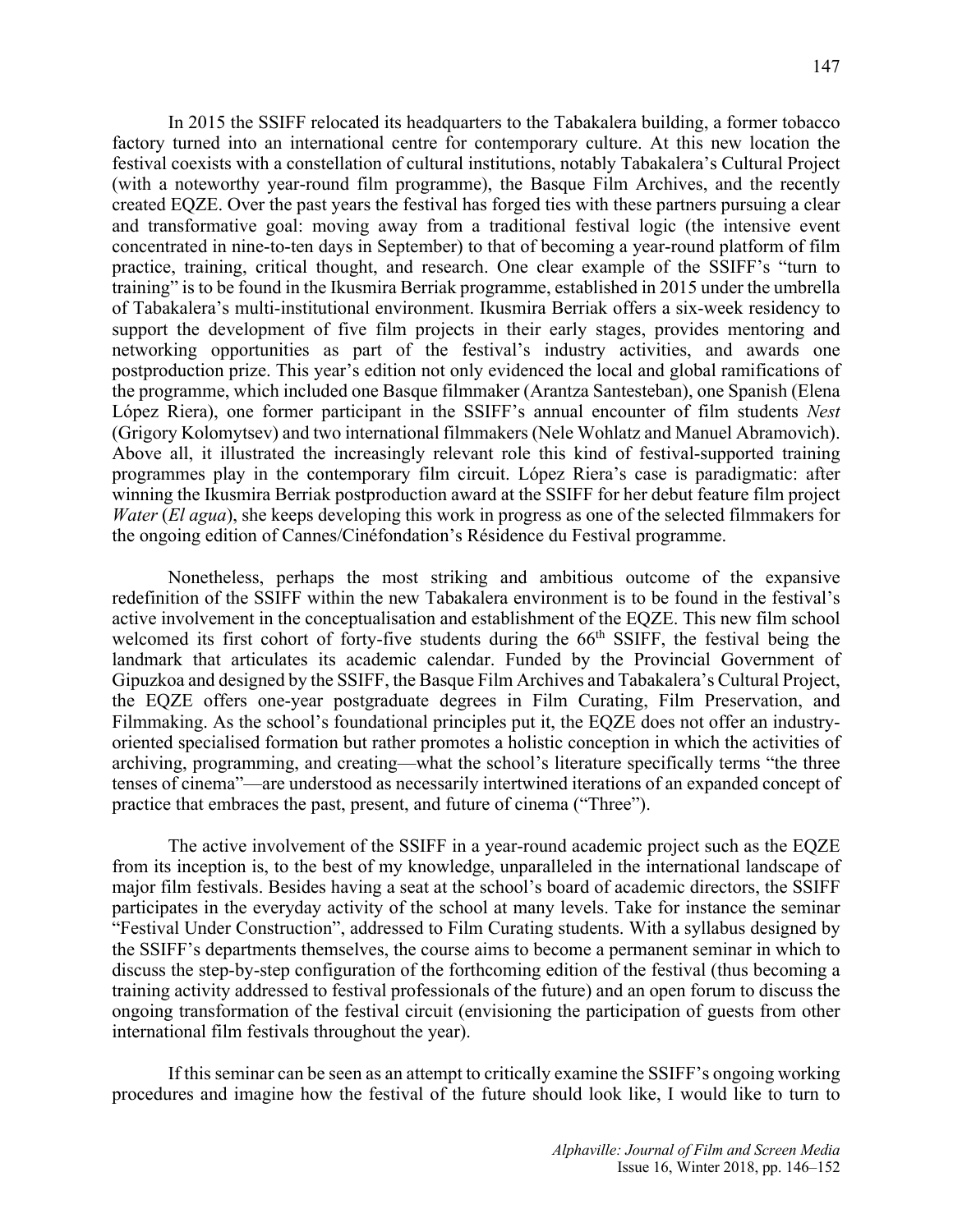another initiative that was announced this year—one that instead looks back to the festival's past: the research project "Zinemaldia 70: All Possible Histories". Launched by the SSIFF and the EQZE with the support of the Basque Film Archives and Tabakalera's creation library Ubik, this four-year research project aims to make the historical archive of the SSIFF available to the general public and the academic community in 2022, coinciding with the festival's seventieth anniversary. As the principal investigator of "Zinemaldia 70", I would like to briefly introduce the project to the academic community. This initiative, I contend, represents a unique opportunity not only to delve into some understudied aspects of the SSIFF's history, but also to contribute to the specialised literature in festival studies at large.

Although "Zinemaldia 70" is still in its earliest stages, preliminary work on the collection already allows us to conclude that the SSIFF's archive is extraordinarily well preserved. With materials dating back to the festival's foundation in 1953, the collection includes correspondence and administration documents, an extensive collection of photography and audiovisual materials, a small collection of awarded films, comprehensive yearly press dossiers, all the journals, catalogues, and books published by the festival, and a wide array of ephemera and miscellaneous materials. Such a well-kept collection, virtually intact, could be best described as one of those "ideal archives" that, according to Marijke de Valck, allows for a "thick" historical analysis of the festival's history (*Festivals* 22). In this regard, it is important to observe that, despite the spectacular development of the "burgeoning field" of film festival studies over the last decade (de Valck and Loist), the SSIFF has been largely overlooked by the specialised literature so far—with the noteworthy exception of the aforementioned studies on the SSIFF's industry activities and its intricate relation with contemporary Latin American film production. From the point of view of cultural history, however, most of the available secondary literature on the SSIFF has a very limited international projection and fails to provide us with an insightful analysis. The only available historical accounts of the festival rather belong to the traditional categories of institutional anniversary publications,  $3$  memoirs of emblematic directors that tend to focus on glamour and celebrities (Galán, *Lemmon*), and journalistic chronicles that despite their informative value suffer from several methodological problems from a scholarly point of view (Tuduri Calvo, *San Sebastián 1953–1966*; *San Sebastián 1967–1977*).

In contrast, following Stuart Hall, it can be argued that the SSIFF's decision to open its own archive to a scholarly research project might represent a turning point in this uncritical historical self-representation:

Constituting an archive represents a significant moment, on which we need to reflect with care. It occurs at that moment when a relatively random collection of works … is at the point of becoming something more ordered and considered: an object of reflection and debate. The moment of the archive represents the end of a certain kind of creative innocence, and the beginning of a new stage of self-consciousness, of self-reflexivity. (Hall 89)

I would like to conclude by briefly observing two major areas (among many) in which the ongoing critical examination of the SSIFF's archived history might open up promising paths for forthcoming research: the role of the festival in the Cold War era and its relevance as a site of resistance and political struggle in the mid- and late 1970s.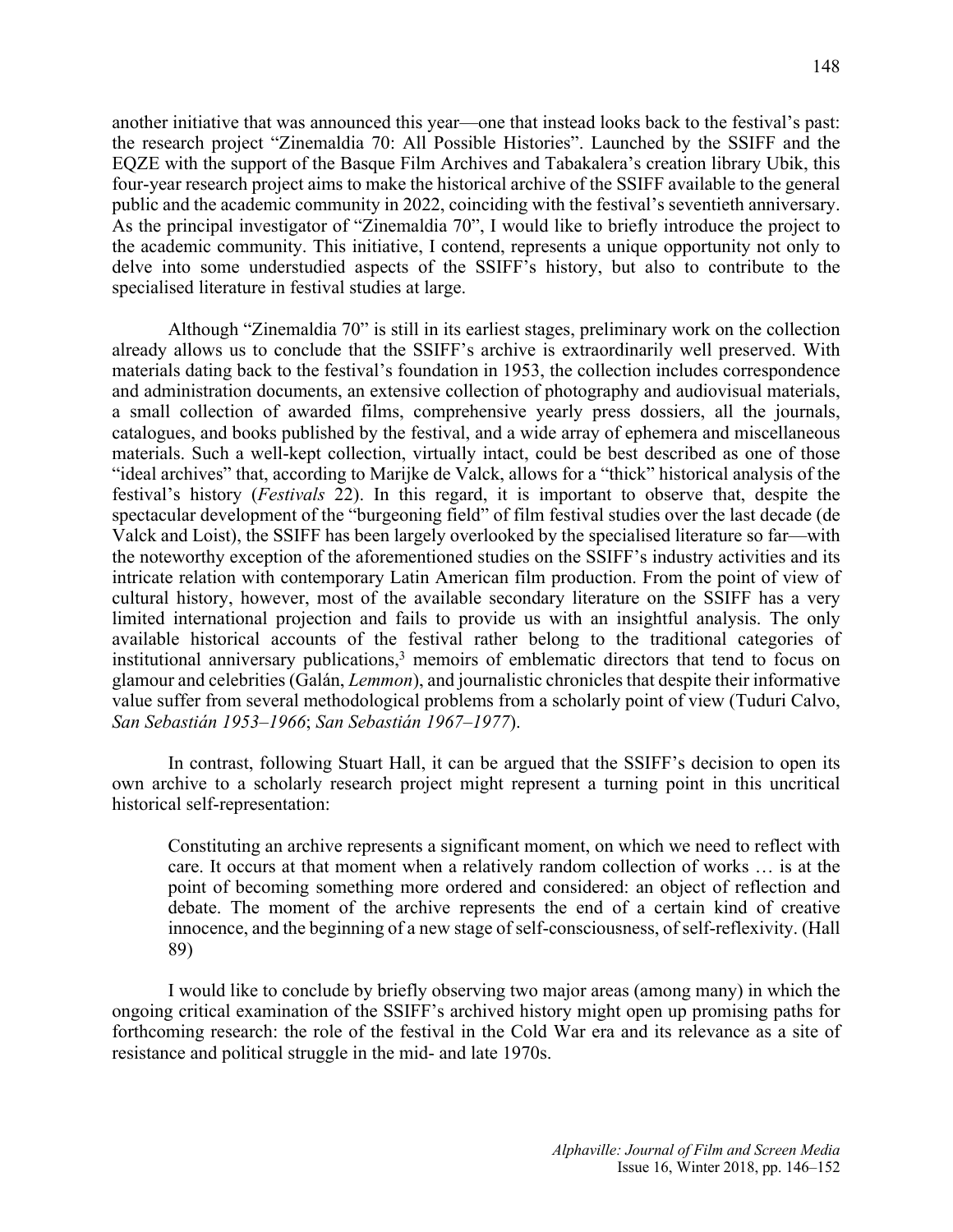Recent scholarship has explored how film festivals became major political actors during the Cold War (Kötzing and Moine; Moine, *Screened*). The SSIFF however has been largely ignored, or only just mentioned in passing in this field of inquiry. And yet, from its inception in 1953 the evolution of the SSIFF overlaps with and is largely influenced by a series of crucial diplomatic shifts of the Franco dictatorial regime. From the mid- and late 1950s, the Spanish dictatorship broke its international isolation and confirmed its new strategic role as an anti-Communist stronghold in the Cold War arena. The international whitewashing of the regime largely relied on the projection of an image of liberalisation and modernity abroad, the establishment of a high-profile international film festival in a prestigious tourist location such as San Sebastian being soon perceived as a powerful diplomatic tool in the hands of the regime. The quick international homologation of the SSIFF—recognised by the FIAPF with an A-category rating in 1957, in a moment in which this organisation was anything but politically innocent (Moine, "Fédération")—or the influential position of American majors in the festival at a time when the US and Spanish governments strengthened their diplomatic, commercial and military agreements—are just two examples of the many promising points of departure from which to explore the festival's archival collection in search of evidence to examine how the festival's early history intertwined with transnational Cold War politics.

Another promising line of inquiry concerns the exploration of the SSIFF's role as a site of political mobilisation and dissent. Much has been written about the crucial effect that "The Long 1968" struggles had on film festivals across Europe. For instance, the disruptions of Cannes, Venice and Berlin in the late 1960s and early 1970s represent one of the major concerns in de Valck's classic three-stage historical analysis of film festivals (*Festivals*). The "anomalous" situation of the SSIFF—under rigid control of a dictatorial regime until 1975—seems to have prevented international scholars to reflect on the effects that the 1968 revolutionary wave might have had on the Spanish festival. However, as recent scholarly contributions point out, the intricate relations between 1968 and global cinema can be better illuminated in an enlarged periodicity that goes well into the 1970s (Gerhardt and Saljoughi). This wider perspective allows for a reconsideration of the deep political turbulences that the SSIFF experienced during the so-called "transition to democracy" that followed Franco's death in 1975. In a heated political atmosphere in the Basque Country, the festival became a major site of protest and political experimentation between 1976 and 1979. These "radical years" saw a series of remarkable initiatives to "democratise" the venue, including a stable programme to bring film screenings from luxury downtown venues to popular screenings held in working-class neighbourhoods, the organisation of roundtables to discuss pressing political issues (i.e. the role of film culture in stateless nations, in a context in which the national liberation struggles in the Basque Country were a burning question), and the programming of film series with a clear political perspective. A rigorous study of such a vibrant period of political experimentation is yet to be written, and the ongoing locating and critical analysis of its documental traces at the SSIFF's archives is a crucial step to pave the way for forthcoming research projects on this topic.

As I emphasised throughout this report, the "Zinemaldia 70" research project must be understood in the wider framework of a series of remarkable transformations that the SSIFF has been experiencing over the last few years. In a context of accelerated changes in the film industry and viewing habits in the digital era, proliferation of festivals and increasing competition for major premieres, film festivals are not only expanding their activities beyond their traditional role as prestigious showcases, but also rethinking their own raison d'être from scratch. The specificity of the SSIFF's integration in the year-round activities of the multi-institutional Tabakalera building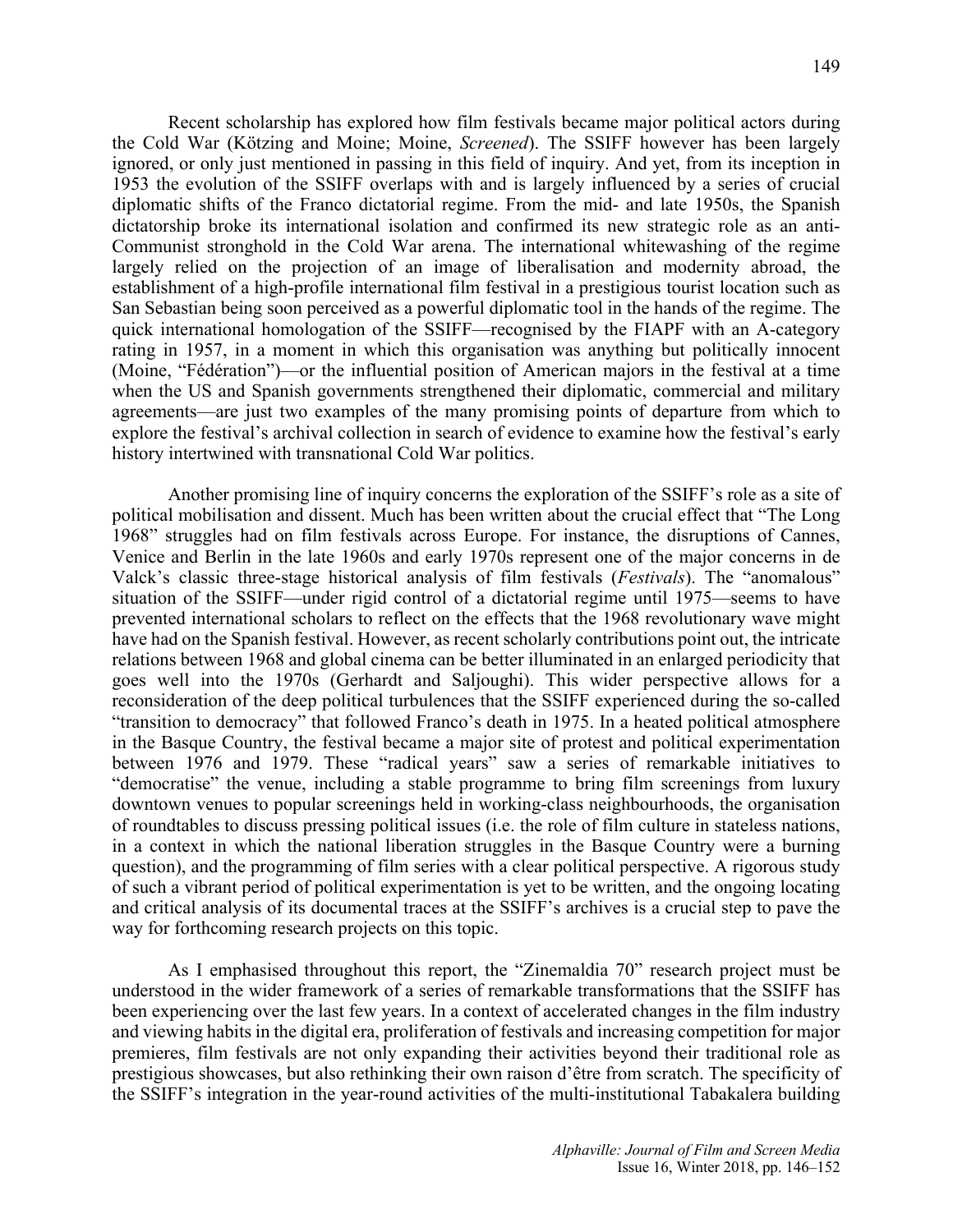is resulting in a series of unparalleled training and educational activities that might radically alter the festival's physiognomy in the near future. The announcement of an archive-based research initiative that specifically aims to critically rethink the festival's own history cannot be dissociated from this ongoing effort to keep imagining the festival to come. For, as Hall would put it, "an archive may be largely about 'the past' but it is always 're-read' in the light of the present and the future" (92).

#### **Notes**

<sup>1</sup> Together with Mar del Plata (Argentina), the SSIFF is the only festival in a Spanish-speaking country recognised with an "A category" by the International Federation of Film Producers Associations (FIAPF). Recent reports rank the SSIFF as the fourth most relevant Spanish cultural institution, only after the largest national museums in Madrid (Reina Sofía and Prado) and the Guggenheim Museum in Bilbao (Observatorio 9).

<sup>2</sup> Postfestival preliminary balances coincide in pointing at the spectacular growth of the coproduction forum, that this year received more than two hundred film applications (seventeen of which were selected) and attracted almost one thousand participants to San Sebastian during the SSIFF (Riba and Luffiego; Rebordinos).

<sup>3</sup> These include a twelfth-anniversary anthology of texts published in 1965 (Ferrer and Gasca) and two coffee-table books published in occasion of the fortieth and fiftieth anniversaries, respectively (Ruiz de Garibay and Torquemada; Galán, *50 años*).

### **Works Cited**

- Campos, Minerva. "La América Latina de 'Cine en Construcción'. Implicaciones del apoyo económico de los festivales internacionales." *Archivos de la Filmoteca*, vol. 71, 2013, pp. 13–26.
- "Crossroads." San Sebastian Film Festival, 7 Sept. 2018, www.sansebastianfestival.com/ 2018/related\_news/1/7360/in. Accessed 5 Oct. 2018.
- de Valck, Marijke. *Film Festivals: From European Geopolitics to Global Cinephilia*. Amsterdam UP, 2007.
- ---. "Sites of Initiation: Film Training Programs at Film Festivals." *The Education of the Filmmaker in Europe, Australia, and Asia*, edited by Mette Hjort, Palgrave Macmillan, 2013, pp. 127–45.
- de Valck, Marijke, and Skadi Loist. "Film Festival Studies: An Overview of a Burgeoning Field." *Film Festival Yearbook 1: The Festival Circuit*, edited by Dina Iordanova and Ragan Rhyne, St. Andrews Film Studies, 2009, pp. 179–215.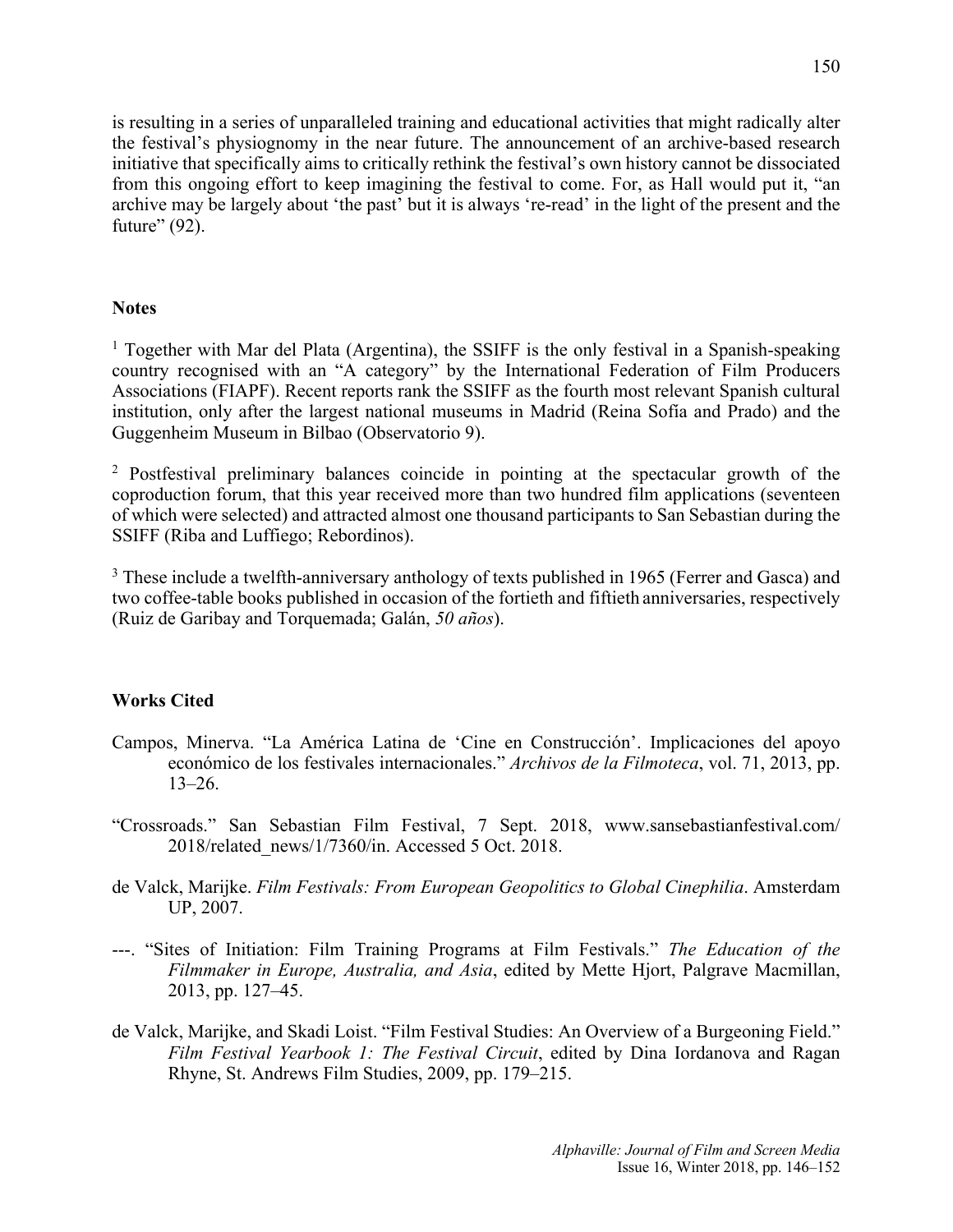- Falicov, Tamara L. "'Cine en Construcción'/'Films in Progress': How Spanish and Latin American Filmmakers Negotiate the Construction of a Globalized Art-House Aesthetic." *Transnational Cinemas*, vol. 4, no. 2, Jan. 2013, pp. 253–71.
- Ferrer, José M., and Luis Gasca, editors. *Historia de 12 Festivales*. Festival International de Cine, 1965.
- Galán, Diego. *50 años de rodaje/50 urte jardunean*. Donostiako Nazioarteko Zinemaldia-Festival International de Cine de San Sebastián, 2002.
- ---. *Jack Lemmon nunca cenó aquí: trece años y un día en el Festival de Cine de San Sebastián*. Debolsillo, 2004.
- Gerhardt, Christina, and Sara Saljoughi, editors. *1968 and Global Cinema*. Wayne State UP, 2018.
- Hall, Stuart. "Constituting an Archive." *Third Text*, vol. 15, no. 54, 2001, pp. 89–92.
- *High Life*. Directed by Claire Denis, Alcatraz Films, 2018.
- Kötzing, Andreas, and Caroline Moine, editors. *Cultural Transfer and Political Conflicts: Film Festivals in the Cold War*. Vandenhoeck & Ruprecht, 2017.
- Moine, Caroline. "La Fédération Internationale des Associations de Producteurs de Films: un acteur controversé de la promotion du cinéma après 1945." *Le Mouvement Social*, no. 243, June 2013, pp. 91–103.
- ---. *Screened Encounters: The Leipzig Documentary Film Festival, 1955–1990*. Translated by John Barrett, Berghahn, 2018.
- Nerecan Umaran, Amaia, and Aida Vallejo. "Rethinking Geolinguistic Spaces: The San Sebastian Film Festival between Latin America and Europe." *Necsus*, May 2017, necsusejms.org/rethinking-geolinguistic-spaces-the-san-sebastian-film-festival-between-latinamerica-and-europe. Accessed 5 Oct. 2018.
- Observatorio de la Cultura. *La cultura en España en 2017*. Fundación Contemporánea, Jan. 2018, www.fundacioncontemporanea.com/wp-content/uploads/2018/01/Observatorio-de-la-Cultura-2018.pdf. Accessed 15 Oct. 2018.
- Rebordinos, José Luis. *El Foro de Coproducción ha reflotado el festival*. Interview by Ricardo Fernández, 16 Oct. 2018, elcontraplano.com/2018/10/16/rebordinos-el-foro-decoproduccion-ha-reflotado-el-festival. Accessed 17 Oct. 2018.
- Riba, Saioa, and Esperanza Luffiego. *Saioa Riba y Esperanza Luffiego, responsables del Foro de Coproducción del Festival de Cine de San Sebastián*. Interview by Emilio Mayorga, 5 Oct. 2018, www.latamcinema.com/entrevistas/saioa-riba-y-esperanza-luffiego-responsablesdel-foro-de-coproduccion-del-festival-de-cine-de-san-sebastian/. Accessed 17 Oct. 2018.